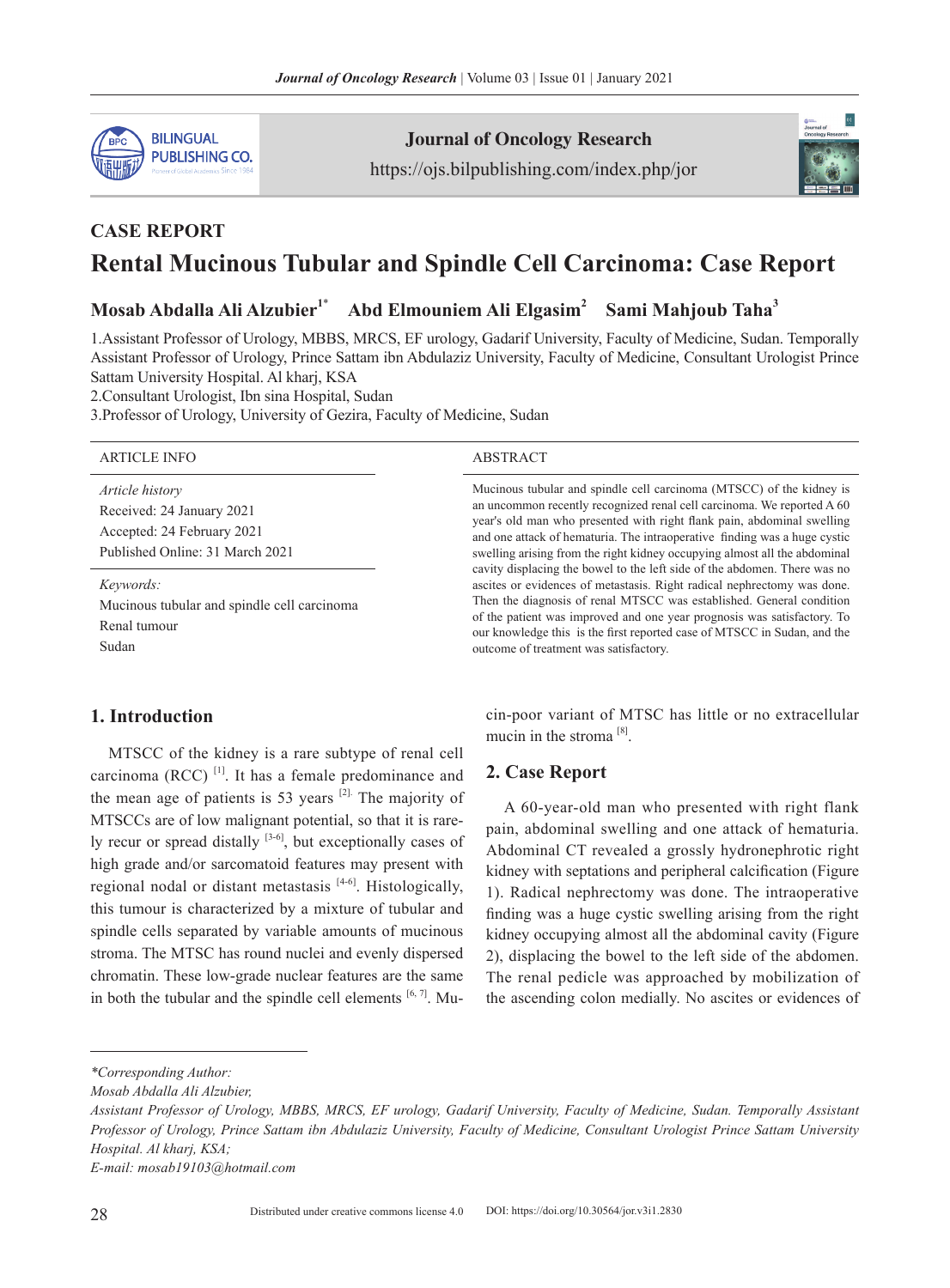other structures involvement, then radical nephrectomy was done without significant blood loss or intraoperative complication. Postoperative course was unremarkable. Histopathology showed cystic mass; sections showed mucin with columns of poorly formed tubules and clumps of tumour cells; in other areas the tumour was sarcomatous with spindle cells. The diagnosis of renal MTSCC was made. The patient received adjuvant chemotherapy. General condition of the patient was improved on serial follow up, with no evidence of local recurrence or distal metastasis on CT chest and abdomen done six months and one year postoperatively.



**Figure 1.** Abdominal CT scan showing grossly hydronephrotic right kidney.



**Figure 2.** Intraoperative appearance of the tumour.

## **3. Discussion**

MTSCC of the kidney is an uncommon, recently described variant of renal cancers as the first case was reported in 1998, since that time many cases were reported, in 2004 WHO tumour classification recognized it as a distinct entity of renal tumours <sup>[10]</sup>. The patient presented in this report was a male, although MTSCC is predominant

in females. It is described in the literature as a low grade relatively indolent tumour that carry a good prognosis as it is commonly graded as a good differentiation tumour  $[2, 2]$ <sup>10, 11</sup>]. However, some cases with sarcomatoid features may have more aggressive progression and poor outcome, so adequate sampling of the tumour is required in order not to miss this finding because it may substantially affect the clinical course of the disease [6,5]. MTSCC is mainly diagnosed on histological and morphological grounds, and immunohistochemical studies show mostly specifically positive for RCC marker antigen, vimentin, CK7, and AMACR. [6,5,12].

The clinical presentation and clinical course of our patient was similar to what was mentioned in the literature and reported by many authors <sup>[1]</sup>. The tumour was generally confined (T1 or T2) in more than  $80\%$  of cases  $^{[3,13]}$ . The proliferation rate was low, suggesting a low proliferation activity, a finding that may in part explain the low malignancy of this tumour type. The coexistence with other renal abnormalities as a simple renal cyst, a synchronous RCC, a papillary adenoma  $[13]$  or angiomyolipoma was reported [8]. Also associated histological findings that may affect the clinical course of the disease were reported, as Jung et al report a case of renal MTSCC with focal neuroendocrine differentiation<sup>[9]</sup>, Simon et al. <sup>[6]</sup> report a case of MTSCC with extensive sarcomatoid differentiation, multiple metastases, and a rapidly fatal clinical course. Association with tuberculosis was also reported  $[14]$ .

To our knowledge, this is the first reported case of MTSC in our center and Sudan as well. Management received was satisfactory, the outcome of treatment was satisfactory too and the experience we got from its management was advocated.

### **References**

- [1] Srigley JR: Mucinous tubular and spindle cell carcinoma. WHO classification of tumours, in Eble JN, Sauter G, Epstein JI, Sesterhenn IA (eds): Tumours of the Genitor-Urinary and Male Genital Organs. Lyon, France, International Agency for Research on Cancer Press, 2004
- [2] Ferlicot S, Allory Y, Compe' rat E, et al: Mucinous tubular and spindle cell carcinoma: A report of 15 cases and a review of the literature. Virchows Arch 2005; 447: 978-983.
- [3] Rakozy C, Schmahl GE, Bogner S, et al: Low-grade tubular-mucinous renal neoplasms: Morphologic, immunohistochemical, and genetic features. Mod Pathol 2002; 15: 1162-1171,
- [4] Hes O, Hora M, Perez-Montiel DM, et al: Spindle and cuboidal renal cell carcinoma, a tumour having